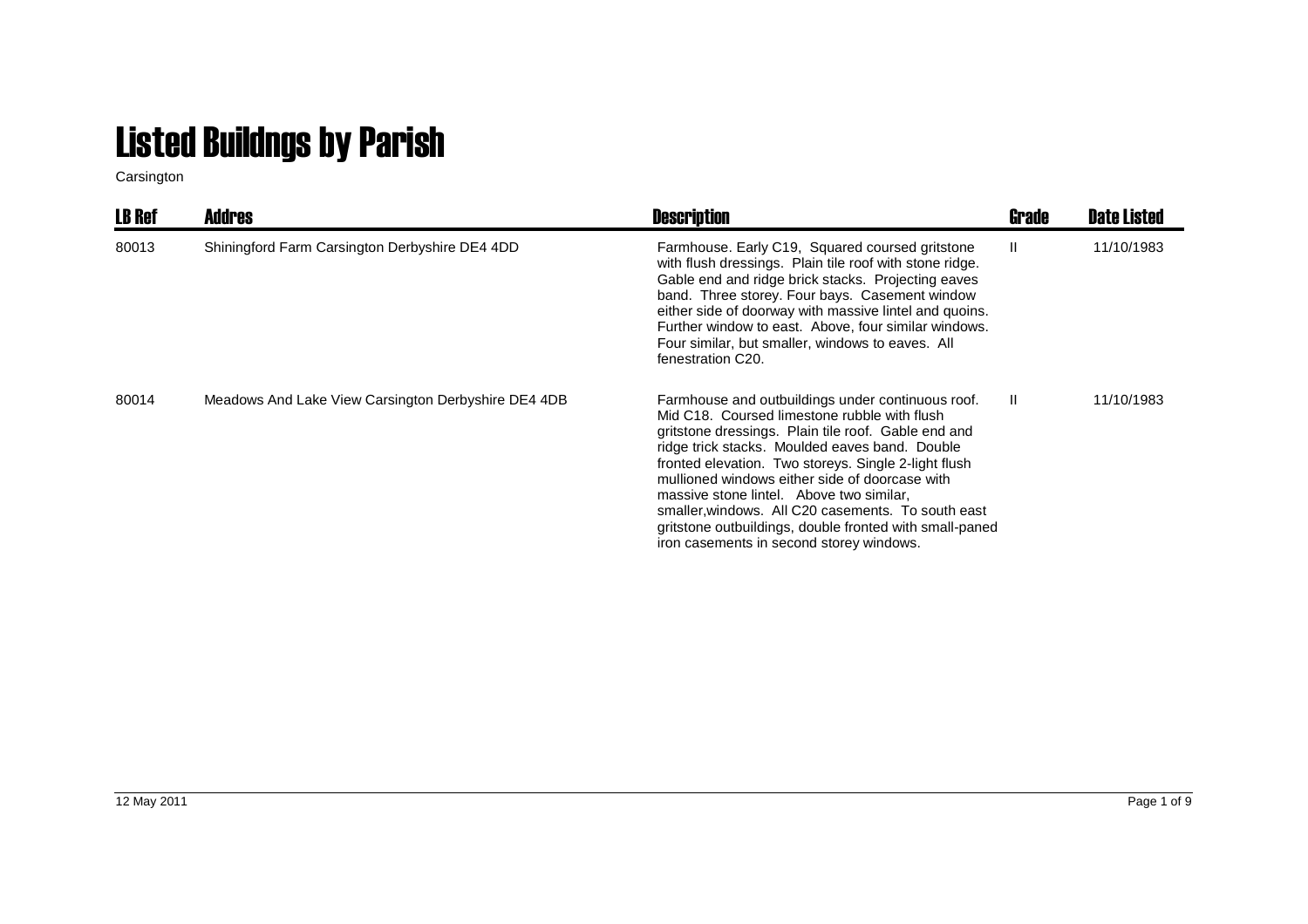| <b>LB Ref</b> | Addres                                                                                     | <b>Description</b>                                                                                                                                                                                                                                                                                                                                                                                                                                                                                                                                                                                                                                                                                                                                                                      | Grade | <b>Date Listed</b> |
|---------------|--------------------------------------------------------------------------------------------|-----------------------------------------------------------------------------------------------------------------------------------------------------------------------------------------------------------------------------------------------------------------------------------------------------------------------------------------------------------------------------------------------------------------------------------------------------------------------------------------------------------------------------------------------------------------------------------------------------------------------------------------------------------------------------------------------------------------------------------------------------------------------------------------|-------|--------------------|
| 80015         | Carsington And Hopton (Voluntary Aided) CE Primary School<br>Carsington Derbyshire DE4 4DE | School. 1726, much restored in C20. Limestone<br>ashlar with gritstone dressing. Hipped, graduated slate<br>roof with leaded ridges. Elaborate stone end wall<br>stacks, rendered. Moulded stone eaves cornice.<br>Single storey. T-plan, with C20 rear extension. North<br>elevation has shallow plinth, five tall, flush mullioned<br>and transomed windows with C20 casements. Plaque<br>on west wall with carved coat of arms inscribed 'This<br>School was Built and Given by Mrs Temperance Gell<br>of Hopton for Twenty Poor Children of Hopton and<br>Carson, to Learn to Read, Write, and other proper<br>Works. Anno Dom: 1726'. Listed for Group Value.                                                                                                                      | Ш     | 13/09/1967         |
| 80016         | The Glebe House Carsington Derbyshire DE4 4DE                                              | Formerly listed as Post Office called Glebe House.<br>House. C17 with C19 additions. Coursed gritstone<br>rubble with gritstone dressings. Plain tile roof with<br>stone ridge. Two gable end stacks, one brick. L-plan,<br>two storeys, four bays with later gabled projection,<br>incorporating C17, 3-light chamfered mullion window.<br>Also side doorcase with C20 glazed door and string-<br>course at first floor level. To east, three recessed and<br>chamfered mullion windows, now all 2-light, formerly 3-<br>light, 2-light and 4-light. Doorcase to extreme east<br>with stone quoins and lintel. Above three recessed<br>and chamfered mullion windows, two with iron glazing<br>bar casements. To east of house, C19 single storey<br>addition. Listed for Group Value. | Ш.    | 13/09/1967         |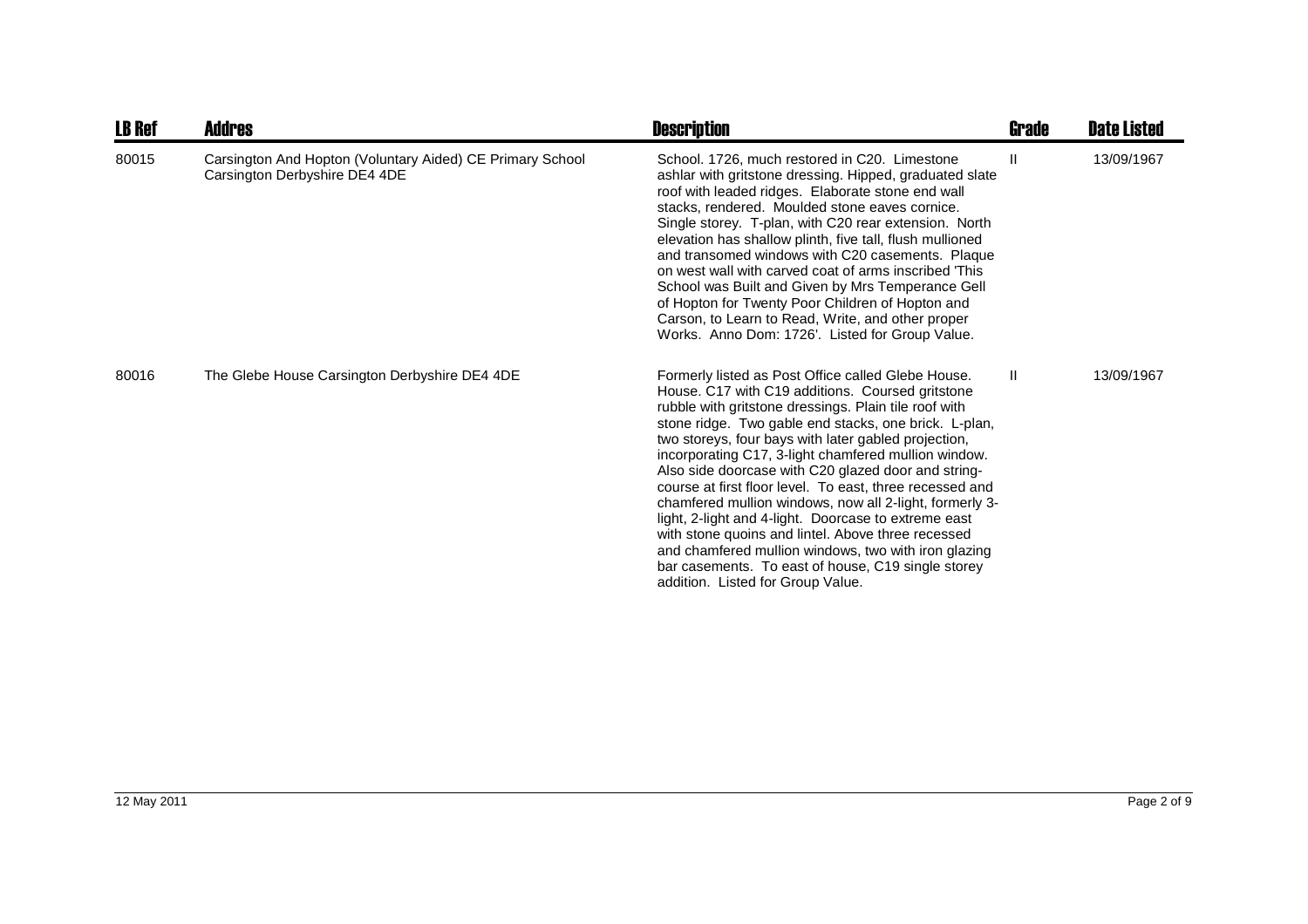| <b>LB Ref</b> | <b>Addres</b>                                     | <b>Description</b>                                                                                                                                                                                                                                                                                                                                                                                                                                                                                                                                                                                                                                                                                                                                                                                                          | <b>Grade</b> | <b>Date Listed</b> |
|---------------|---------------------------------------------------|-----------------------------------------------------------------------------------------------------------------------------------------------------------------------------------------------------------------------------------------------------------------------------------------------------------------------------------------------------------------------------------------------------------------------------------------------------------------------------------------------------------------------------------------------------------------------------------------------------------------------------------------------------------------------------------------------------------------------------------------------------------------------------------------------------------------------------|--------------|--------------------|
| 80017         | Miners Arms Main Street Hopton Derbyshire DE4 4DE | Public house, C18 with C19 and C20 additions.<br>Coursed limestone rubble except south facade of<br>squared gritstone with flush gritstone dressings and<br>quoins. Plain tile roof. C19 brick gable end stacks.<br>Four bays, three storeys. Two 3-light flush mullion<br>windows with casements either side of the doorcase,<br>covered by C20 glazed porch. To east similar mullion<br>window incorporated into single storey C20 addition.<br>Above three 3-light flush mullion windows with iron<br>glazing bars and small central casements. Over off-<br>centre door, single stairwell window to eaves with<br>transome between the floors. Similar, but smaller, flush<br>mullion windows to eaves. To west C19 single storey<br>attached building. To east C20 single storey<br>extension. Listed for Group Value. | Ш            | 13/09/1967         |
| 80018         | Whitehouse Carsington Derbyshire DE4 4DB          | Farmhouse. C17, much altered in C18, Earlier parts in II<br>limestone rubble, second storey rebuilt in gritstone<br>rubble with flush dressings. Plain tile roof, stone<br>coped gables and kneelers. Central and gable end<br>brick stacks. Four bays, two storeys. One 2-light and<br>one 3-light C17 recessed, chamfered mullion windows<br>with casements. Door covered by intrusive C20<br>glazed porch. Above three 2-light and one 3-light<br>flush mullioned windows with casements.                                                                                                                                                                                                                                                                                                                                |              | 11/10/1983         |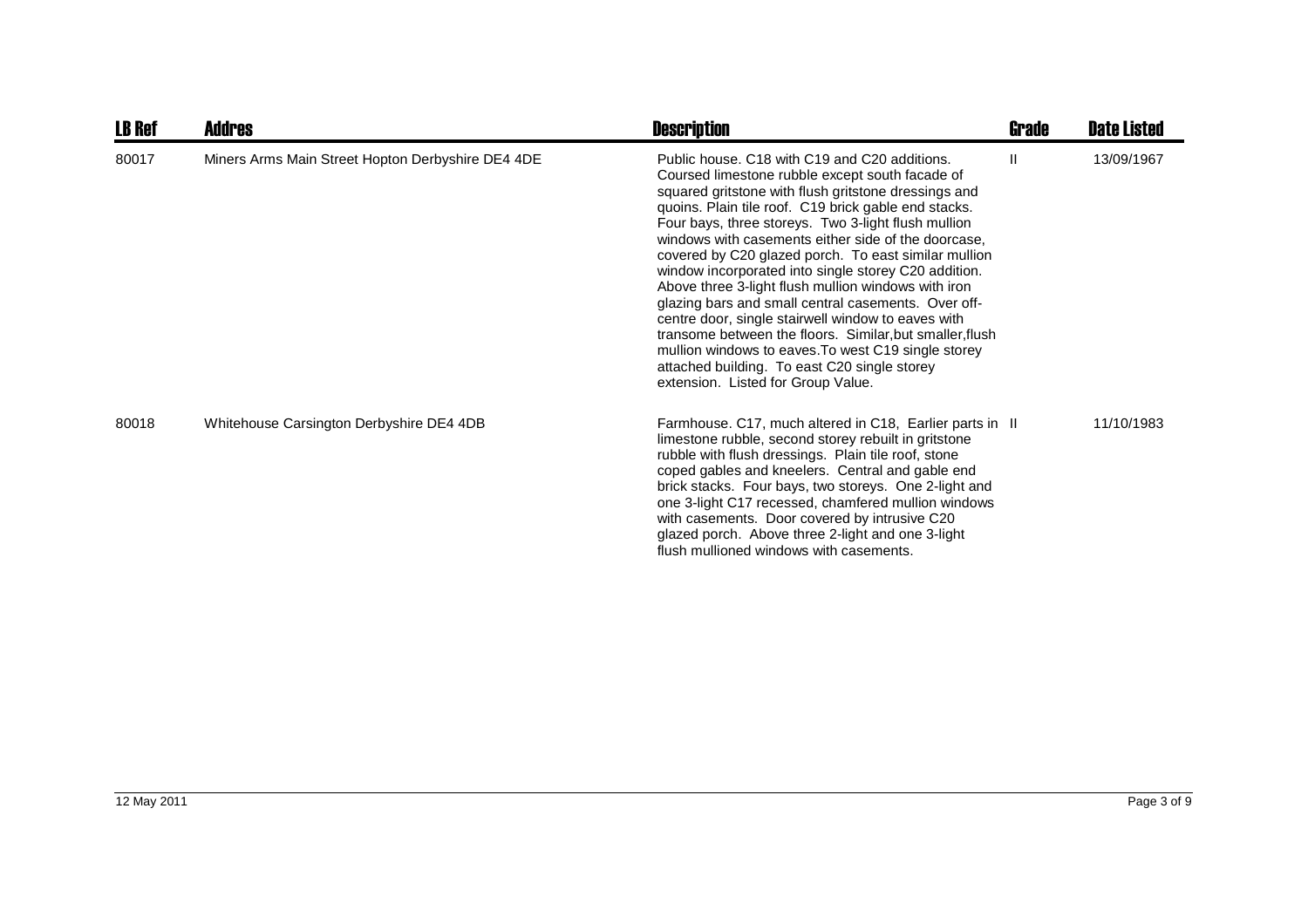| <b>LB Ref</b> | <b>Addres</b>                                          | <b>Description</b>                                                                                                                                                                                                                                                                                                                                                                                                                                                                                                                                                                                                                                                                                                                                                                                                                                                                                                                                                                                                                                                                                                                                                                                                                                                                                                                                                                                                                                                                                                                                                                | <b>Grade</b>  | <b>Date Listed</b> |
|---------------|--------------------------------------------------------|-----------------------------------------------------------------------------------------------------------------------------------------------------------------------------------------------------------------------------------------------------------------------------------------------------------------------------------------------------------------------------------------------------------------------------------------------------------------------------------------------------------------------------------------------------------------------------------------------------------------------------------------------------------------------------------------------------------------------------------------------------------------------------------------------------------------------------------------------------------------------------------------------------------------------------------------------------------------------------------------------------------------------------------------------------------------------------------------------------------------------------------------------------------------------------------------------------------------------------------------------------------------------------------------------------------------------------------------------------------------------------------------------------------------------------------------------------------------------------------------------------------------------------------------------------------------------------------|---------------|--------------------|
| 80019         | St Margarets Church Main Street Carsington Derbyshire  | Church. 1648 with C19 porch. Limestone ashlar with<br>gritstone dressings. Slate roof behind embattled stone<br>parapet, South porch of dressed gritstone with slate<br>roof and stone coped gables, surmounted by cross.<br>Rectangular single cell building of three bays with<br>projecting south porch and north vestry at west end.<br>South facade has shallow plinth, two angle and one<br>intermediate 5-stepped buttress to parapet level. Two<br>flat headed tripartite windows with cusping. Sundial<br>set into wall inscribed 'Re-edified 1648'. Stringcourse<br>above. Porch has 2-light ogee window and pointed<br>moulded arch. Inner arched studded door. West<br>gable wall has another stepped buttress, a 2-light<br>square headed window with segment headed lights,<br>bellcote at ridge. North wall similar to south without<br>buttresses. East wall has 3-light insecting tracery<br>window with shallow relieving arch above. Interior -<br>nave and chancel in one. Wooden gallery at west end<br>with three fluted pilasters between raised and fielded<br>panels resting on moulded beam inscribed This loft<br>was erected at the onely charge of S Philip Gell,<br>Baronett. Anno Domini 1704 by consent: of the parish<br>at a meeting in Carsington: for the use of his tenants<br>in Hopton'. Nave has panelling to dado height. C19<br>king-post roof. Early C20 stained glass in the three<br>eastern windows. Painted coat of arms dated 1706.<br>Stone font with octagonal raised and fielded cover with<br>finial. Listed for Group Value. | <b>IISTAR</b> | 13/09/1967         |
| 80020         | Garden House Main Street Carsington Derbyshire DE4 4DE | House. Early C19. Limestone rubble and quoins, flush II<br>gritstone dressings. Plain tile roof with fish-scale<br>bands. Gable end brick stacks. Two storey. Three<br>bay, double fronted. 2-light casements, C19 glazed<br>and panelled door. Above similar windows to eaves.<br>Single light window over door.  Included for group<br>value only.                                                                                                                                                                                                                                                                                                                                                                                                                                                                                                                                                                                                                                                                                                                                                                                                                                                                                                                                                                                                                                                                                                                                                                                                                              |               | 11/10/1983         |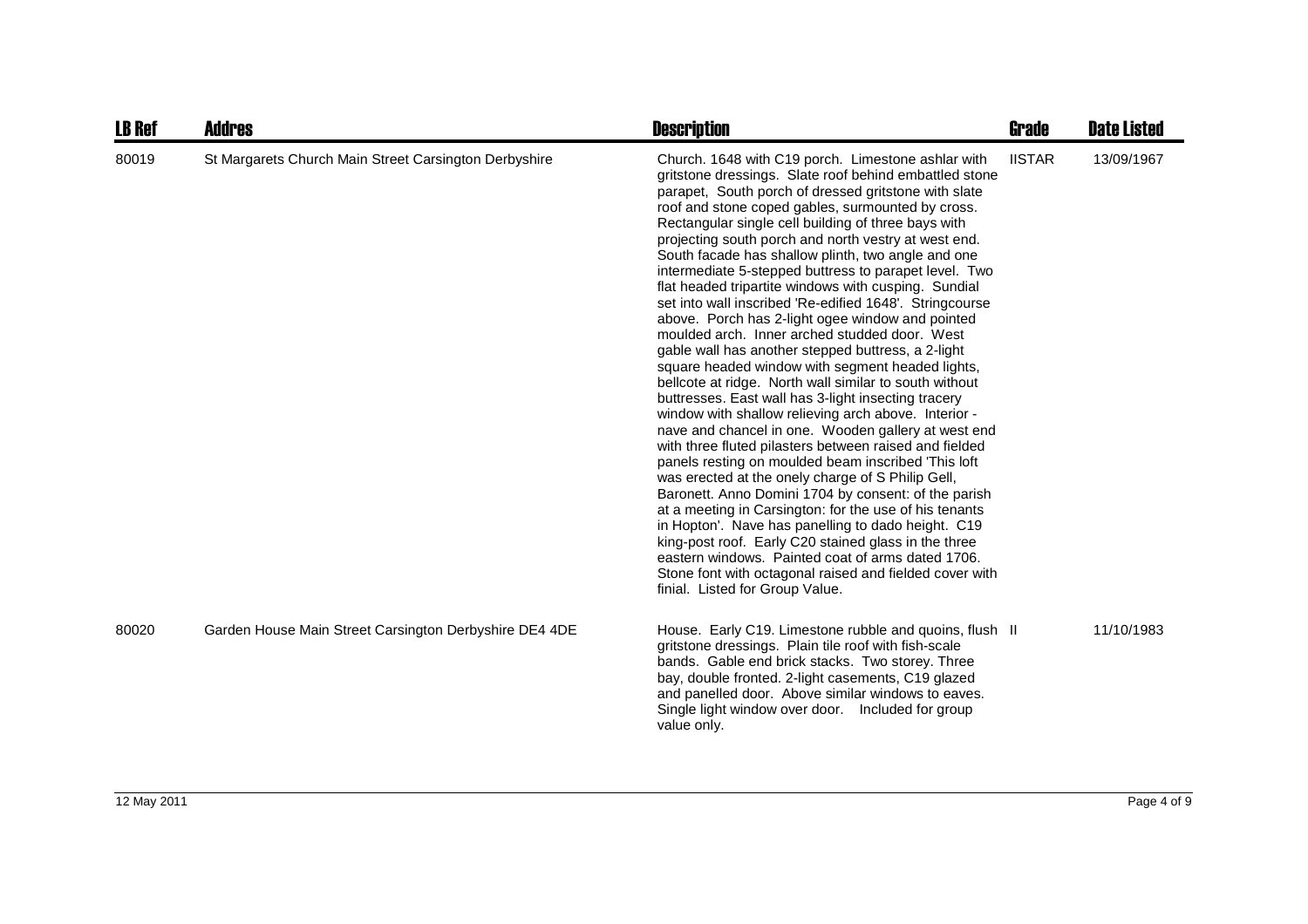| <b>LB Ref</b> | <b>Addres</b>                                            | <b>Description</b>                                                                                                                                                                                                                                                                                                                                                                                                                                                                                                                                                                                                                                                                                                                                                                                                            | <b>Grade</b> | <b>Date Listed</b> |
|---------------|----------------------------------------------------------|-------------------------------------------------------------------------------------------------------------------------------------------------------------------------------------------------------------------------------------------------------------------------------------------------------------------------------------------------------------------------------------------------------------------------------------------------------------------------------------------------------------------------------------------------------------------------------------------------------------------------------------------------------------------------------------------------------------------------------------------------------------------------------------------------------------------------------|--------------|--------------------|
| 80021         | Swiers Farm Main Street Carsington Derbyshire DE4 4DE    | Formerly listed as Farmhouse 40 yards west of<br>Church. Farmhouse. C18, possibly with earlier core.<br>Coursed limestone with quoins and flush gritstone<br>dressings. Plain tile roof, stone coped gables and<br>kneelers. Large off-centre stack and gable end stack,<br>Three bay, two storey plus attics. Later rear addition<br>under catslide roof. South elevation - off-centre<br>doorcase with massive stone lintel, subsequently<br>blocked by 2-light casement. Two 3-light mullioned<br>windows to west, that next to original door having a<br>later door inserted into its westernmost light. To east<br>2-light mullioned window and C20 door covered by<br>large C20 glazed porch. Above one 2-light and two 3-<br>light mullioned windows, all set considerably below the<br>eaves. Listed for Group Value. | Ш            | 13/09/1967         |
| 80022         | Kingsford Farm Main Street Carsington Derbyshire DE4 4DE | Formerly listed as Farmhouse 20 yards south west of<br>Item 5B. Farmhouse. C18. Coursed squared<br>gritstone with flush dressings and quoins. Moulded<br>stone copings and kneelers to gables. Plain tile roof.<br>Brick ridge and gable end stacks. Three bay, three<br>storeys with lower projection to west. Three 2-light<br>flush mullion window with casements. Glazing bar<br>sash inserted into original off-centre doorway with<br>massive stone lintel. Doorway inserted alongside with<br>C20 glazed door. Above three 2-light flush mullion<br>windows. Above again three similar, but<br>smaller, windows with casements. Listed for Group<br>Value.                                                                                                                                                             | $\mathbf{H}$ | 13/09/1967         |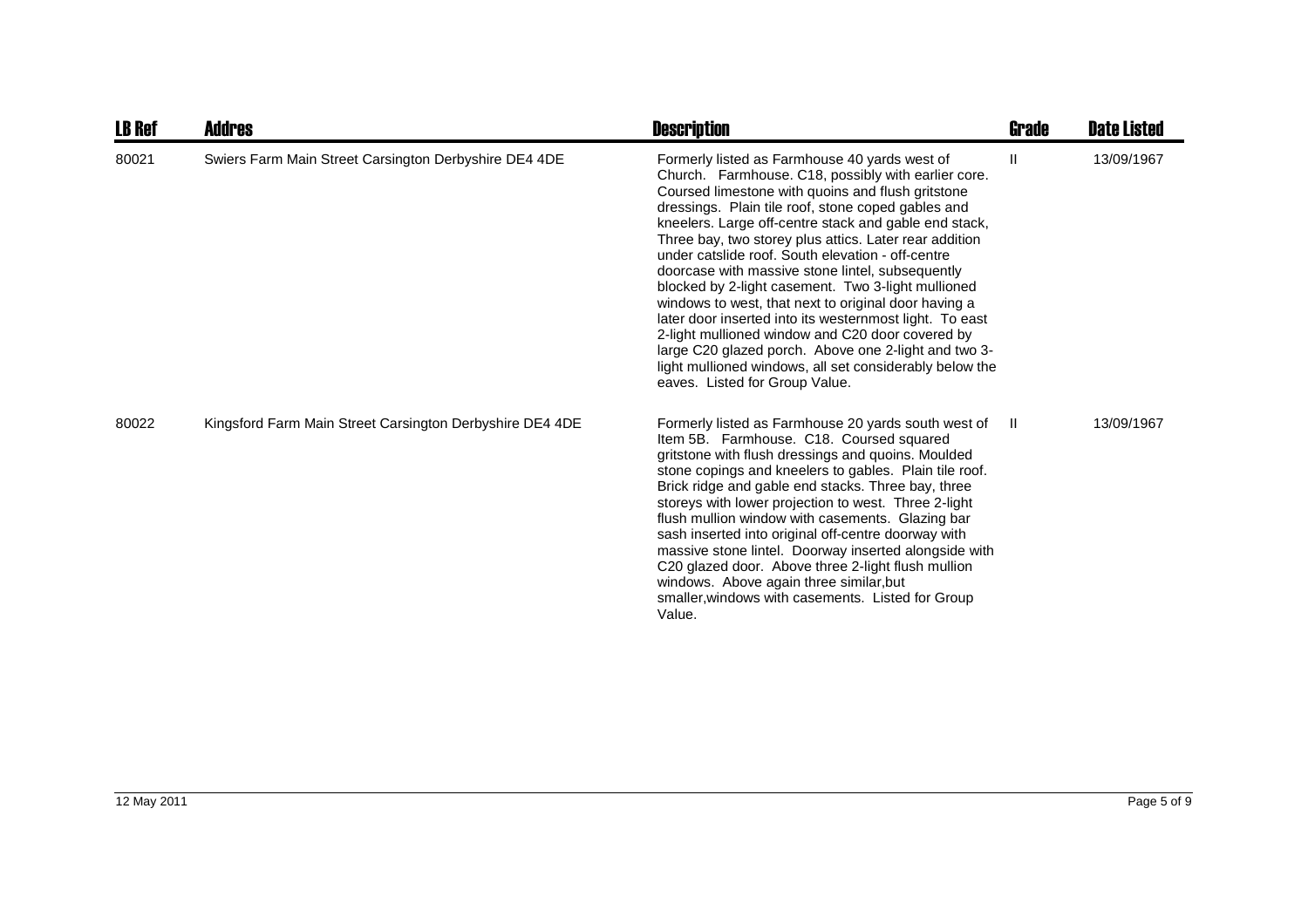| <b>LB Ref</b> | <b>Addres</b>                                                              | <b>Description</b>                                                                                                                                                                                                                                                                                                                                                                                                                                                                                                                                                                                           | Grade        | <b>Date Listed</b> |
|---------------|----------------------------------------------------------------------------|--------------------------------------------------------------------------------------------------------------------------------------------------------------------------------------------------------------------------------------------------------------------------------------------------------------------------------------------------------------------------------------------------------------------------------------------------------------------------------------------------------------------------------------------------------------------------------------------------------------|--------------|--------------------|
| 80023         | Minninglow Cottage Main Street Carsington Derbyshire DE4 4DE               | Cottage, formerly a pair of cottages. Early C19.<br>Limestone rubble with flush gritstone dressings and<br>quoins. Plain tile roof with central brick stack<br>Projecting eaves band. Four bay, two storeys. Four<br>small paned cast iron casement windows with small<br>central casements arranged either side of two doors,<br>both with glazed, panelled doors. Above four similar,<br>but smaller, windows. Single storey outshut to rear.<br>Listed for Group Value.                                                                                                                                   | Ш            | 11/10/1983         |
| 80024         | Tudor House And Tudor Cottage Main Street Carsington Derbyshire<br>DE4 4DE | Cottage, formerly a pair. Early C19. Rendered<br>limestone rubble with slate roof. Central brick stack.<br>Two bay, two storeys. Doorcase with large stone lintel<br>to west, with glazed, panelled door. Three 9-paned<br>glazing bar sashes, central one filling original<br>doorway. Above two similar sashes to eaves.<br>Included for group value only.                                                                                                                                                                                                                                                 | Ш            | 11/10/1983         |
| 80025         | The Cottage Main Street Carsington Derbyshire DE4 4DE                      | Formerly listed as The Cottages. House, formerly<br>pair of lead miners cottages. C18. Coursed limestone<br>with quoins. Flush gritstone dressings. East gable wall<br>of rendered brick. Plain tile roof. Central and gable<br>end brick stacks. Projecting eaves band. Two bay,<br>three . storey, single storey addition to east. Two<br>glazing bar sashes with projecting sills, to west of two<br>doorcases with flushed dressed stone lintel and<br>jambs, both with plank doors. Above two glazing bar<br>sashes with two further similar, but smaller, windows to<br>eaves. Listed for Group Value. | $\mathbf{I}$ | 22/09/1975         |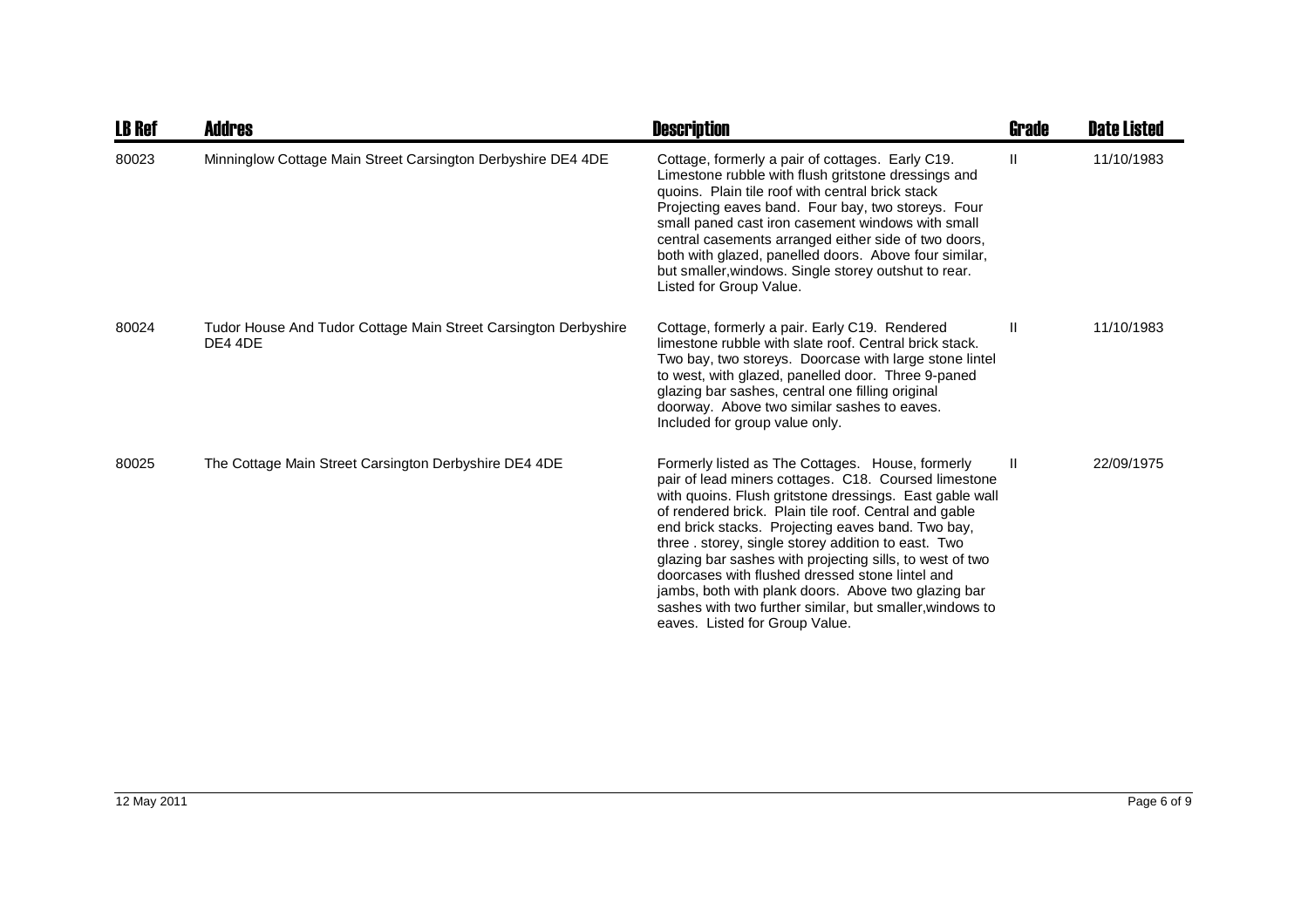| <b>LB Ref</b> | <b>Addres</b>                                              | <b>Description</b>                                                                                                                                                                                                                                                                                                                                                                                                                                                                                                                                                                                                                                                                                                                                                                                                                              | <b>Grade</b> | <b>Date Listed</b> |
|---------------|------------------------------------------------------------|-------------------------------------------------------------------------------------------------------------------------------------------------------------------------------------------------------------------------------------------------------------------------------------------------------------------------------------------------------------------------------------------------------------------------------------------------------------------------------------------------------------------------------------------------------------------------------------------------------------------------------------------------------------------------------------------------------------------------------------------------------------------------------------------------------------------------------------------------|--------------|--------------------|
| 80026         | Town End Cottage Main Street Carsington Derbyshire DE4 4DE | Farmhouse. C17, refashioned in C19. Limestone<br>rubble with quoins, gritstone dressings. Graduated<br>slate roof with moulded stone copings and kneelers to<br>gables on east side. Projecting eaves band. Brick<br>gable end and ridge stacks. Two bays, extended to<br>three in Cl9. 2 storeys plus attics. Two small paned<br>casements inserted into shallower, originally mullioned<br>windows with hoodmoulds. To west, doorcase with<br>massive ashlar, chamfered lintel and quoins,<br>surmounted by hoodmould. Glazed panelled door.<br>Above CI9 window inserted into earlier window and 3-<br>light chamfered mullion window with small paned<br>casements. C19 addition has glazed door with<br>casements above. Attached garden wall in limestone<br>rubble with dressed coping, quoins and gatepiers.<br>Listed for Group Value. | Ш            | 11/10/1983         |
| 80027         | Repton Cottage Carsington Derbyshire DE4 4DE               | Farmhouse. Early C18 with later rear additions.<br>Coursed limestone rubble with quoins. Graduated<br>slate roof. Brick ridge stack. Projecting eaves band.<br>Double pile plan. Two storeys, originally double<br>fronted. South facade - two 2-light recessed and<br>chamfered mullion windows, both with rendered<br>surrounds. One inserted into former central doorcase<br>with massive stone lintel. To east, doorcase with<br>stone hood on brackets. Panelled door. Above two 2-<br>light recessed and chamfered mullion windows. Listed<br>for Group Value.                                                                                                                                                                                                                                                                            | Ш            | 11/10/1983         |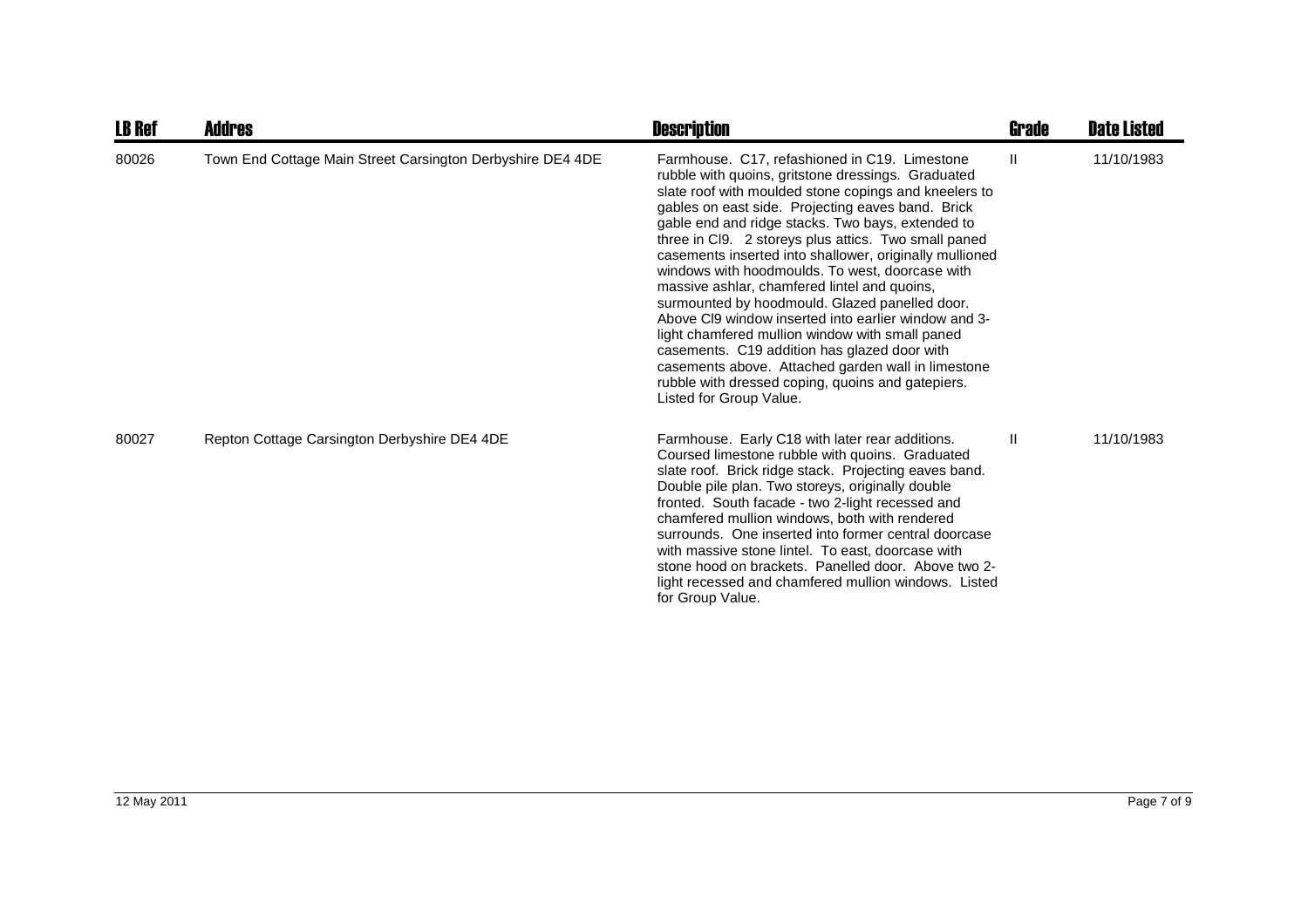| <b>LB Ref</b> | Addres                                          | <b>Description</b>                                                                                                                                                                                                                                                                                                                                                                                                        | <b>Grade</b> | <b>Date Listed</b> |
|---------------|-------------------------------------------------|---------------------------------------------------------------------------------------------------------------------------------------------------------------------------------------------------------------------------------------------------------------------------------------------------------------------------------------------------------------------------------------------------------------------------|--------------|--------------------|
| 80028         | Field House Carsington Derbyshire DE4 4DE       | House, C18. Coursed limestone rubble with flush<br>gritstone dressings. Plain tile roof. Central and gable<br>end brick stacks, Stone coped gables and kneelers.<br>Three bay front with off-centre door. Two storeys.<br>Three 2-light flush mullioned windows with C20 top<br>hung casements. Ground floor obscured by C20<br>glazed porch. Above three mullioned windows<br>arranged as below. Listed for Group Value. | Ш            | 11/10/1983         |
| 80029         | Village Cross Main Street Carsington Derbyshire | Cross. C14/C15, gritstone, Circular plinth<br>surmounted by three stepped base, supporting<br>remains of polygonal shaft. Listed for Group Value.                                                                                                                                                                                                                                                                         | Ш            | 11/10/1983         |